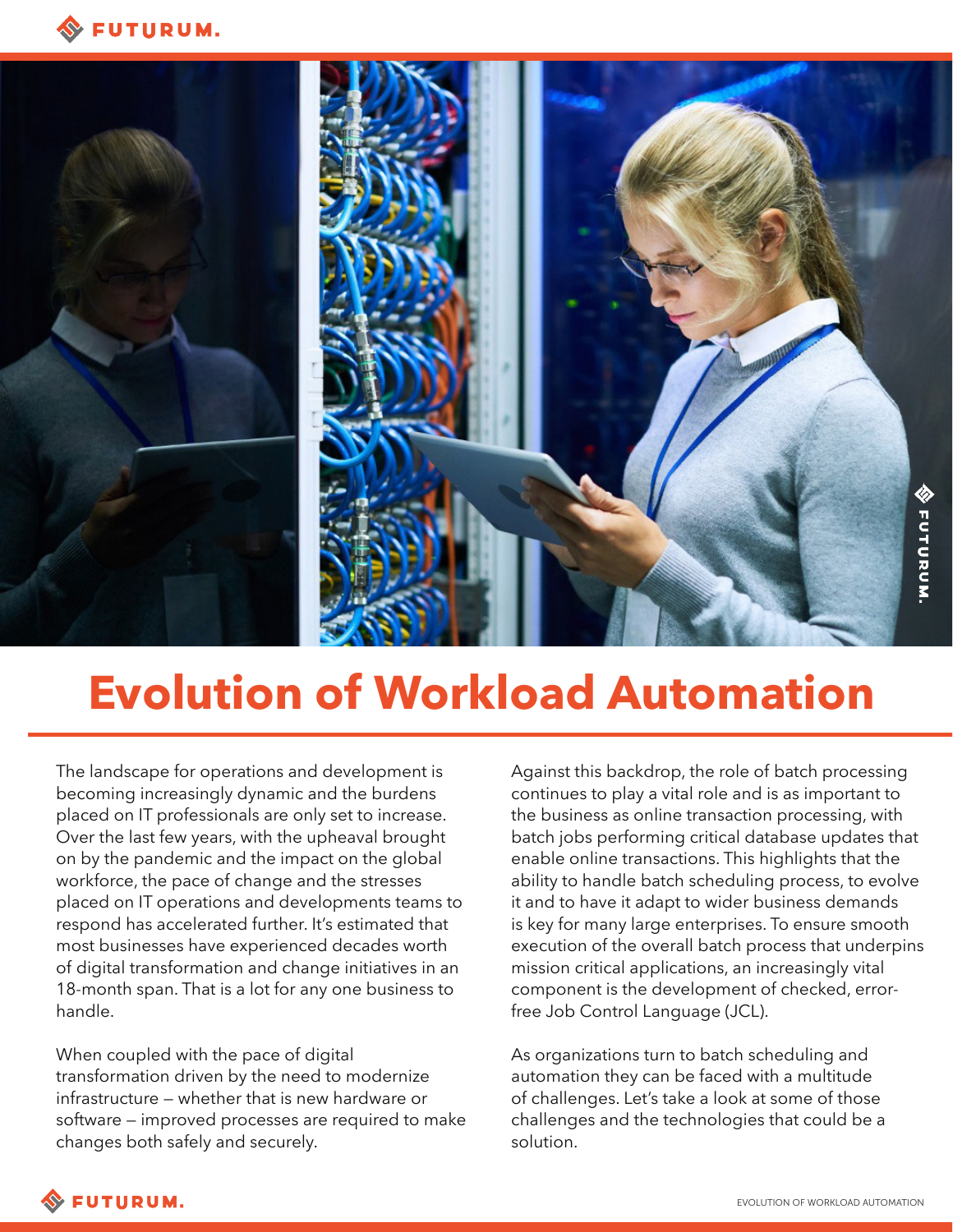## **Batch Scheduling Automation and DevOps Challenges**

In this section, we'll cover what Futurum Research see as the common challenges that organizations face in programming batch scheduling which include:

**Maintaining coding standards at an enterprise level.** Organizations are tasked with ensuring that JCL standards are maintained across a DevOps team that is increasingly based remotely and has higher levels of staff attrition than has previously been the norm. As such, many are struggling to ensure JCL syntax is error-free at scale both at a developer and an enterprise-level.

**Managing the integration of JCL with the overall DevOps landscape.** Increasingly the batch schedule is no longer an island in the DevOps landscape. Large enterprises are more connected and application silos are collapsing to better serve the business needs. With this in mind, the development of JCL needs to better align with overall DevOps processes tools and approaches a process that can be tricky.

#### **Integrating JCL checking technologies with the likes of other technologies to deliver enhanced**

**DevOps processes.** The landscape for JCL checking has changed dramatically over the last 5 years as open source has taken hold in the wider IT infrastructure, including the mainframe. As little as 5 years ago, open-source approaches such as Zowe™ would have been unprecedented on the mainframe bringing unique challenges to teams that have operated within established processes

and frameworks for decades. When coupled with enterprise-wide automation toolsets such as Red Hat®Ansible® the pressures on DevOps to adapt are ever-increasing.

#### **Finding the right talent with the right skillsets.**

The onset of the Covid-19 pandemic brought skills into sharper focus for many organizations. As teams moved to remote operations and skills shortages placed pressure on DevOps team, organizations had to ensure that key business approaches not only maintained but enhanced more rapidly and with fewer errors.

**Meeting business SLA commitments.** Against macroeconomic headwinds and increased digital transformation, the need to ensure operations continue to operate 24 hours a day, seven days a week, 365 days a year, remains paramount. Customer expectations remain for near faultless operations meaning that the bar remains high for DevOps teams as they look to modernize IT infrastructure.

Today, media and entertainment companies need to recognize that they are serving an audience of one—not just one household, but one single person at a time. Each individual audience expects fully personalized content and streaming experiences that are easy, available 24/7, and seamless across all platforms—TV, mobile, and computer. It's a huge challenge, but luckily, there are tools available to meet it.

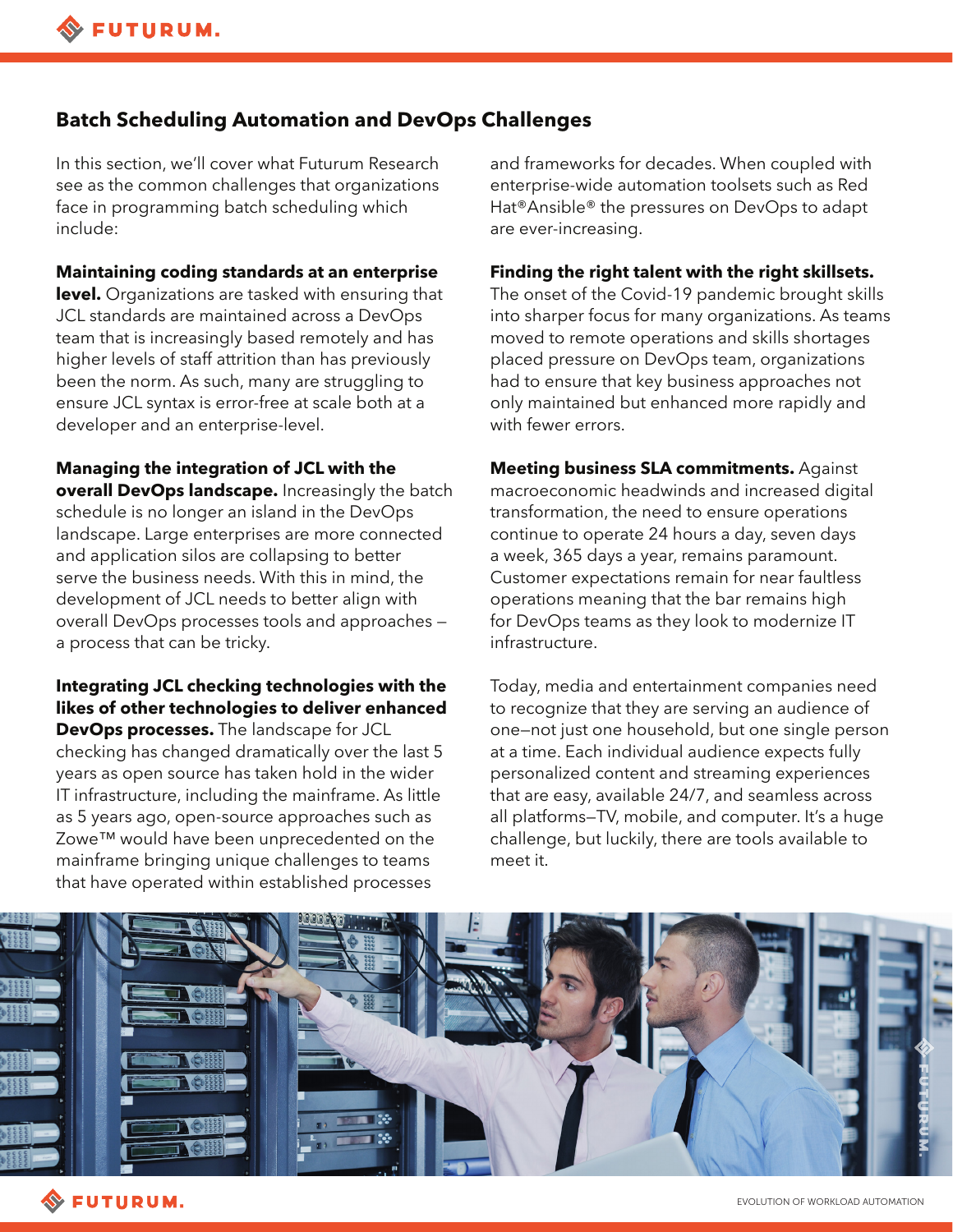# **Addressing the Client Need**

There's no doubt that the ever-changing DevOps and IT landscape have presented new client needs. When we zoom in on the role of JCL checkers in the overall DevOps landscape we are seeing 3 key themes emerging:

- 1. The need to adopt 'shift left' approaches to finding and correcting errors earlier in the process
- 2. The ever-present need to ensure business SLA commitments are met
- 3. Improve time to value for modernization efforts

These three client needs are increasingly interconnected and present unique challenges for DevOps teams that were not previously the case.

# **IBM's Value Proposition**

These challenges and emerging requirements led us at Futurum Research to evaluate the overall batch scheduling and programming market. We believe that IBM's JCL Expert meets the many key criteria emerging for IT executives looking to make decisions to optimize their IT infrastructure. Particularly those organizations looking to overcome the complexity of managing JCL at enterprise scale and where enterprise batch schedules can have hundreds of thousands of jobs that are missioncritical.

After reviewing IBM's JCL Expert, we've identified the following as key benefits that would address the client need:

#### **Wider integration with Zowe™ and Red**

**Hat®Ansible®.** Mainframe development is no longer an island, integrations into Open Source toolchains and processes are vital. Integration with Zowe and Ansible are therefore paramount.

**Integration with the wider DevOps pipeline landscape.** Developers need to be able to do their job and code, rather than worry about the target platform, therefore the ability to remove friction and empower developers is a primary concern when evaluating tools.

**Ability to scale and ensure enterprise standards are maintained.** With batch schedules reaching thousands of jobs the need for a JCL checking tool to scale accordingly is a vital concern. When you couple this with ensuring standards are maintained Futurum research believes tooling requirements in this space are critical.

**Faster delivery of new product/features to be competitive.** The speed of business innovation and transformation is breakneck, developer tools need to keep pace and not get in the way of the need for enhanced developer productivity.

**Meeting business SLA commitments by reducing errors and delays in processing.** Businesses are increasingly 'online' and always on, the concept of batch has been replaced with real-time batch and tools need to be able to accommodate this dynamic.

**Improve staff JCL skill levels.** As the fight for talents impacts DevOps teams and their ability to hire/train/retain talent the tools the teams use must operate in conjunction with the staff evolution landscape.